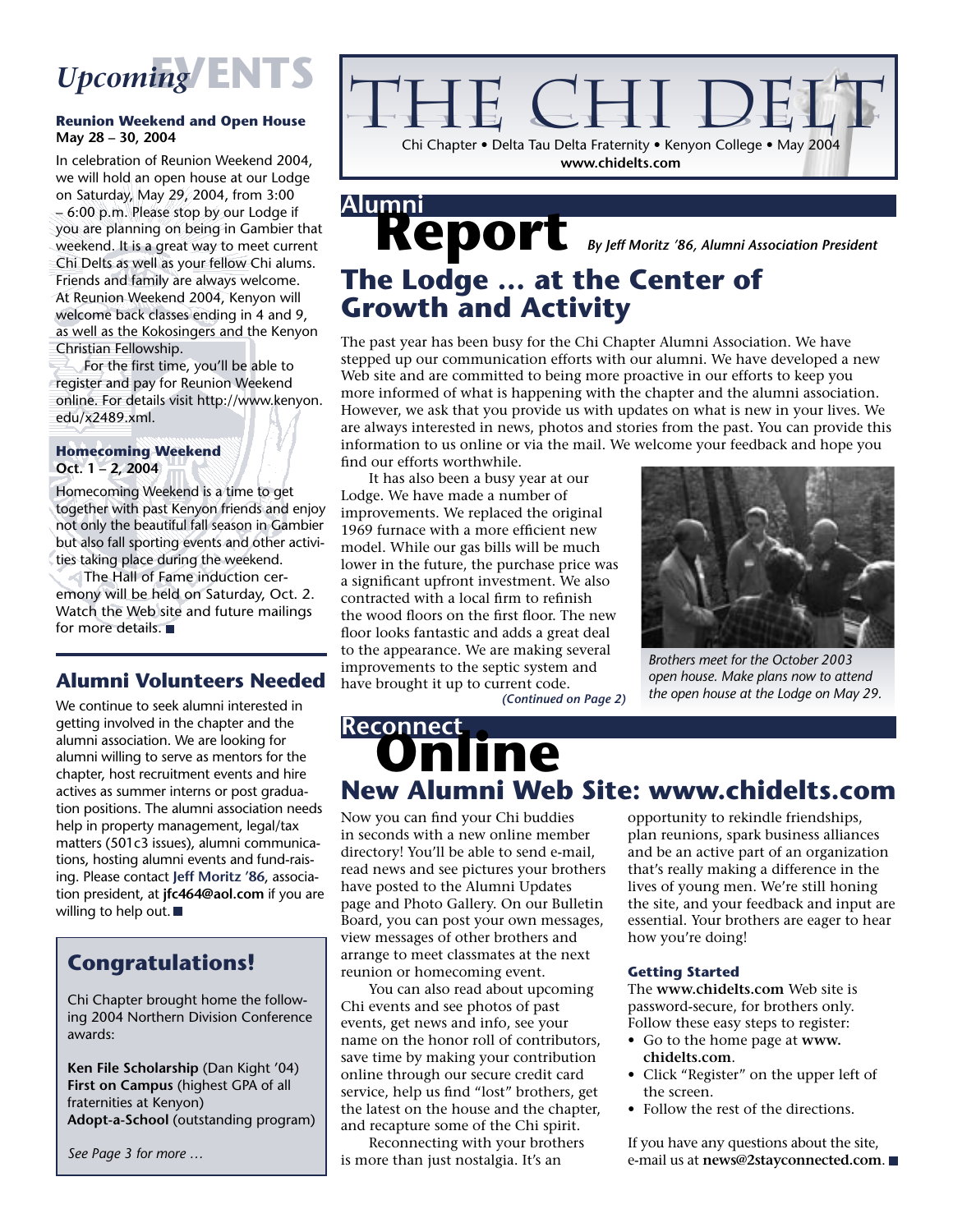## **Lifetime of<br>Service Chi Celebrates Doc Burns' 30th Anniversary**

In October, Chi Chapter celebrated Bob "Doc" Burns' 30th anniversary of his initiation and service to Chi Chapter. About 30 Chi Delts representing the classes of 1974 through 2006 enjoyed a great dinner and night of brotherhood at The Athletic Club of Columbus. Those in attendance shared stories and memories of Doc and the chapter. In addition, Chi alums who could not be there in person sent personal notes of congratulations that were shared with Doc that evening. As a token of our appreciation for his years of friendship and mentoring, the alumni association gave Doc and his wife, Jeanette, an allinclusive, four-day Mexican cruise.

 For those of you who graduated prior to 1974, Doc Burns is professor emeritus of the biology department who was recruited by the chapter to serve as its faculty advisor, a position he held until his retirement in 1997. During his tenure, he was an inspiration to many Chi Delts, and his dedication to the chapter was without equal. His position was, at many times, a thankless job. Although he is retired, he remains active in chapter activities and continues to be a counselor to the undergraduate chapter.

 See the entire article and more pictures of the event at **www.chidelts.com**. You can utilize the site to offer a note of thanks to Doc for his years of service.

 The alumni association would like to thank all who attended or made a donation to this event. A special thanks goes out to **Gail Hersh '87** for organizing the event and **Rennie Worsfold '86** and his wife for donating and creating the invitations.



*Doc's 30th anniversary celebration (Doc in the center), October 2003.*

### **Endowment Update** *Building Lasting Resources at Chi*

The Chi Endowment Fund was created in 1995 to provide a permanent source of funds for our Lodge. Investment income from the endowment is used to make repairs and capital improvements. As of April 1, 2004, the assets of this fund total \$12,536 and are invested primarily in marketable securities. Since its formation over 9 years ago, the endowment fund has provided over \$3,000 in grants to the alumni association to use for improvement of our Lodge.

# **Pro***file* **Philip Moyles '86**

### **Chi … an Avenue to a Seat on the Board of Directors**

This former rush chair and pledge class vice president knows today's relevance of the Greek system and, specifically, the Chi Chapter. While the chapter's November New Year's Eve parties were a hit and living with brothers such as **Karel Starek '86**, **Todd Perrett '86**, **Culley Stimson '86** and **Don Gest '86** offered its own kind of education, Brother Philip Moyles '86 came away from Chi with something more.



*Brother Philip Moyles '86*

 "The fraternity afforded me an avenue to develop the skills that have helped me significantly in business," he said. "Chi is where I learned to be a team player."

 Today Moyles is the managing director and vice chairman of global client development for Marsh Inc. in New York. Additionally, he is a member of the Marsh Inc. Board of Directors.

 Moyles and wife, Beth, life in Rye, N.Y., with their 15-month-old son, Philip III. Brothers can reach Philip Moyles at **philip.v.moyles. jr@marsh.com**.

 This article is part of an ongoing series designed to help us get to know our brothers better. Read the full version of it on our Web site at **www.chidelts.com**. If you know a brother who would make a good profile candidate, please send his name and graduation year, along with your name and graduation year, to our alumni relations service: **news@2stayconnected.com**. Please mention it is for Delta Tau Delta Kenyon.

# *(Continued from Page 1)* **Report Alumni**

 Our Lodge continues to be a significant asset to Chi. It has been key in the recruitment of new members (see Page 3) and maintaining the status of the chapter in the Kenyon community. In recent years, the chapter has placed more emphasis on the Lodge as a social gathering place. Informal chapter activities occur at the Lodge rather than at the Middle Leonard Lounge. The redefined role of the Lodge, while positive, has placed additional demands on the building infrastructure. The alumni association continues to work with the chapter in maintaining the facility.

 Many of you are aware that we are in dispute with the college about our access to Middle Leonard Hall. We have certain documentation that outlines the perpetual access given to us by the college in 1924 in exchange for donations to the college. While we have threatened to use legal recourse to protect this agreement, the alumni association has decided that the current best interests of the chapter is to use the funds that would have gone to pay attorney's fees towards supporting the chapter. We are always free to bring legal action in the future; however, the alumni who committed to pay the legal expenses of the alumni association have agreed to use those funds in a future capital campaign for the chapter. The planning for this campaign is under way and promises to be unparalleled in the history of our chapter and Kenyon fraternities in general. Stay tuned to hear more details on this exciting endeavor!

 We hope to see you at the Lodge on May 29 for our annual open house. It is a great way to connect with Chi alumni, see our Lodge and meet with current undergraduate members.

 Chi Chapter continues to be one of the strongest fraternities at Kenyon and is one that you can take enormous pride in being an alumnus.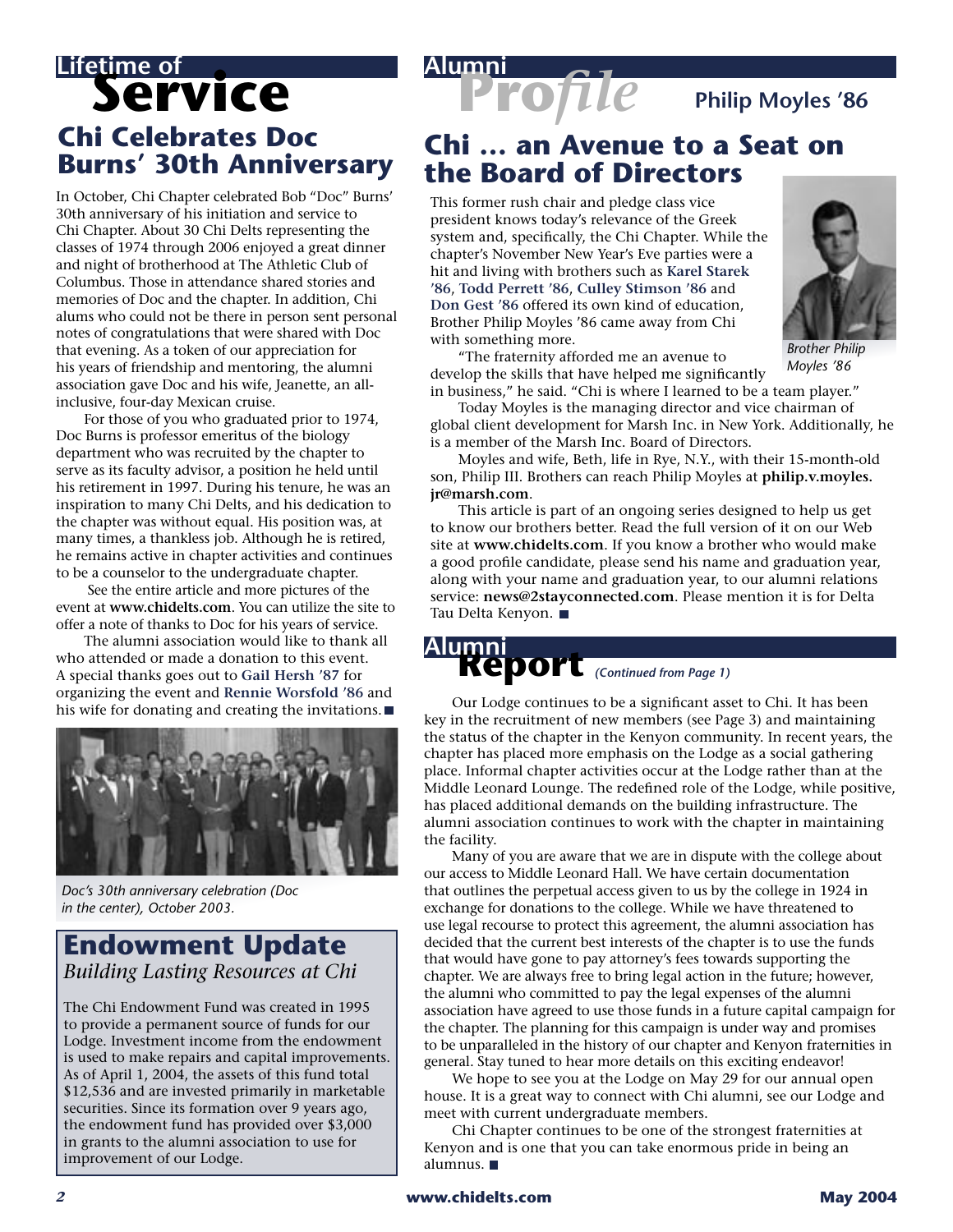# **Highlights Chapter Daniel Kight '04 Wins File Scholarship**

Chi Chapter is pleased to announce **Daniel Kight '04** as the 2004 recipient of the File Scholarship for Undergraduate Excellence, an honor he received while attending the Delta Tau Delta Northern Division Conference in Indianapolis.

 Kight, chapter president from 2002 to 2003, has also served as the chapter's academic chair and is currently chapter guide. Dan is a member of Kenyon's Judicial Board and Kenyon Senior Class Committee, was awarded the Distinguished Academic Scholar Merit List (2000-2003), and was elected to Phi Beta Kappa Society last semester.

 Kight has also dedicated his time to tutoring at the Wiggin St. Elementary School and with the Knox County Big Brothers and Sisters, all the while maintaining a 3.94 GPA majoring in political science and minoring in law and society. He earned the rank of Eagle Scout in the Boy Scouts of America in 2000.

 For more on Brother Kight, please to go our Web site at **www.chidelts.com**.

## **Report Chapter A Semester of Growth and Award-winning Performance**

The 2003-2004 academic year at Kenyon College has been one of growth for Chi Chapter. After a decrease in numbers over the previous two years, Chi has once again stepped up, showing that we are still a relevant part of the Kenyon community. Under the leadership of Chi's new president, **Thomas Ashby '05**, Chi has recruited 11 exemplary pledges, more than doubling the number of pledges from each of the previous two years.

 Chi continues to be among the leaders in fraternity GPA on campus and has participated in numerous community service projects ranging from volunteering at a retirement home in Mt.

Vernon to a swimathon for diabetes in conjunction with the Kenyon College women's swim team.

 In this tradition of fraternal excellence, **Daniel Kight '04**, former president of Chi Chapter, was award the Ken File Scholarship at the 2004 Northern Division Conference (see more above).

 Our Lodge still stands as a shrine of brotherhood and a pillar in all Delts' lives of excellence. With the guidance of Chi's advisors **J. Drew McFarland**, **Robert "Doc" Burns**, and **John Macionis**, the future of Chi looks bright. Approaching its 124th year of existence in the Kenyon College community, Chi Chapter is looking stronger than ever.



*Trevor Schwartz '06, Dan Kight '04 (File Award in hand) and Nate Baron '06 at the Northern Division Conference in Indianapolis,* 

*February 2004.*

*The rush banquet of 2004 produced the addition of several new pledges to the Chi Chapter: Jack Cerchiara (Scottsdale, Ariz.; biology), Joey Gosselar (Holland, Mich.; biology), Andrew Cooper (Georgetown, Ky.; political science), David Lynes (Nashville, Tenn.; physics), Fitzjacob "Jake" Appleman (New York, N.Y.; international studies/Spanish), James Beale (Philadelphia, Pa.; undecided), James Sapanski (New Canaan, Conn.; mathematics/ economics), Kenny Senguen (Mettmann, Germany; economics), Kirby Adams (Sherman Oaks, Ca.; political science/music), Peter Bogard (Chevy Chase, Md.; English) and Timmy Greenwood (Cleveland, Ohio; history).*

## **Chapter<br>Executive Board 2004-2005**

In December 2003, the chapter elected new officers. This group took office in January 2004 and will serve in their respective positions until January 2005. The new executive board is one of the youngest in recent Delt history, allowing the chapter several years of consistent and maturing leadership. Welcome, new chapter officers.

President **Thomas Ashby '05** Pittsburgh, Pa. Major: Psychology ashbyt@kenyon.edu

Vice President **Bryon Manna '05** Bolton, Conn. Major: Political Science mannab@keynon.edu

Treasurer **Dave Ginzer '06** Columbus, Ohio Major: Economics ginzerd@kenyon.edu

Corresponding Secretary **Jonathan Baron '06** Hebron, Conn. Major: Religious Studies baronj@kenyon.edu

Recording Secretary **Trevor Schwartz '06** Papillion, Neb. Major: Philosophy schwartzt@kenyon.edu

Sergeant at Arms **Kevin Ward '06** Farmington, N.Y. Major: Political Science wardk@kenyon.edu

Academic Chair **Paul Gunther '06** Philadelphia, Pa. Major: American Studies guntherp@kenyon.edu

### *The Chi Delt* **www.chidelts.com** *3*